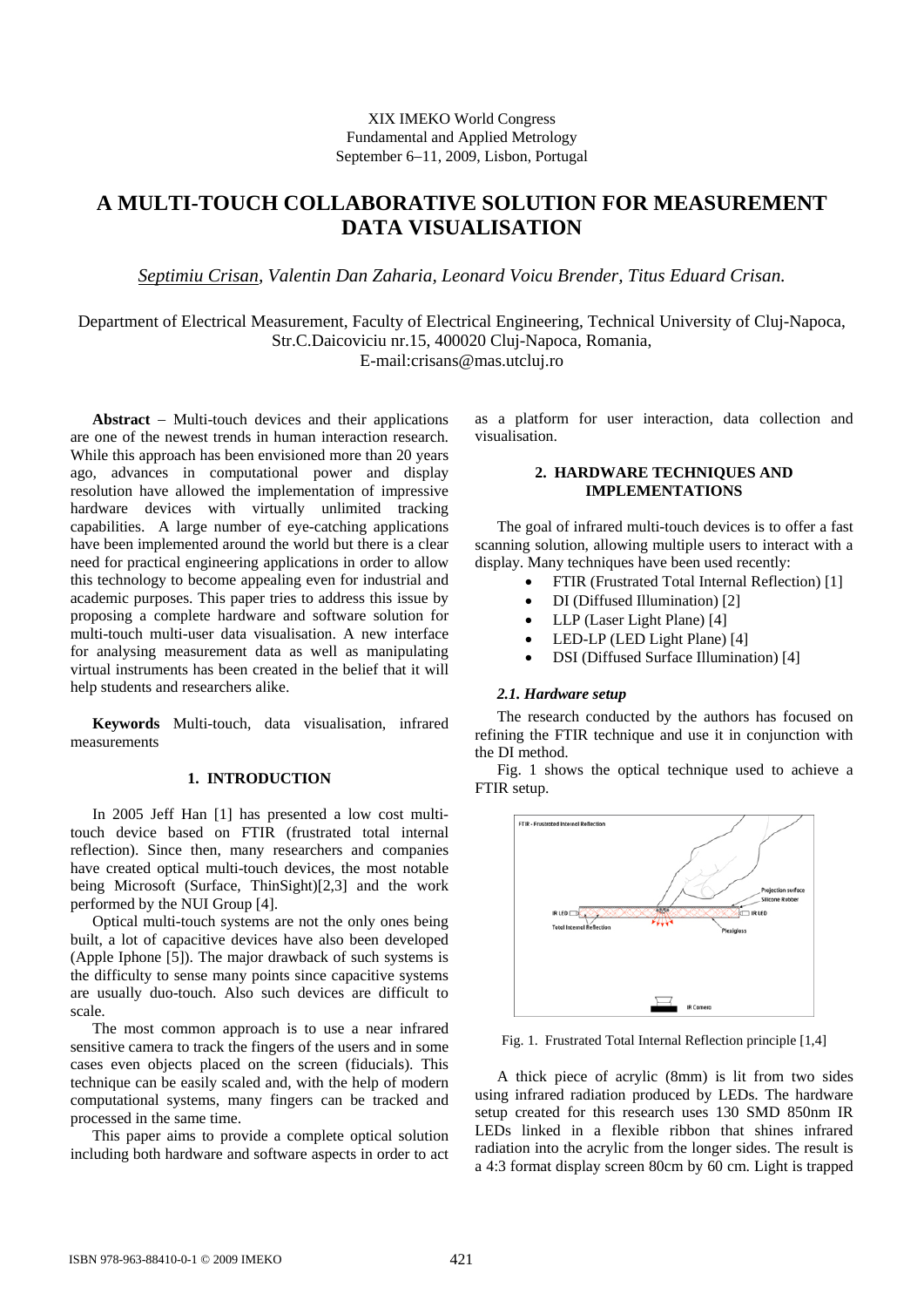into the acrylic by means of total internal reflection if the angle of incidence is lower than 42 degrees.

All 4 sides are encased into a U-shaped aluminium profile that prevents radiation from leaking outside. If an object with a different refractive index is placed on the surface, some of the radiation will scatter towards the bottom of the display. An infrared sensitive camera reads the location of the points where the scattering phenomenon occurs and translates them into x,y coordinates calibrated with the projector image space.

In the DI technique, light is emitted from below the touch surface. When an object touches the surface it reflects light and the result is a bright spot, sensed by a camera. Depending on the setup, this method can also detect objects placed on or just above the surface.



Fig. 2. Diffused Illumination principle [4]

A dual system (FTIR and DI) was chosen to prevent some of the errors that could arise from using only one technique. The FTIR method performs very well even in lit rooms but it is impossible to detect objects placed on the surface. The DI system is harder to tweak and to function properly in daytime but it allows objects to be placed and also a smoother interaction with the display.

The image source is a Benq MP622c DLP projector placed under the screen. In order to achieve a long enough optical path, capable of projecting a 100cm diagonal, 2 mirrors are used to bounce the image back to the screen as shown in Fig. 3.



Fig. 3. Projector and mirror placement inside the table.

Infrared radiation is used for the light source instead of visible light in order not to interfere with the projection of the display. However, this particular type of projector, while having a good contrast and luminosity, emits 5…10% in the near infrared spectrum. To prevent false points to be triggered by the camera, a hot mirror has been placed over the projection lenses.

The camera used for detection is a PS3 Eye webcam, capable of recording live video with a resolution of 320x240 pixels at 125 frames per second. The IR-cut filter has been removed from the camera and replaced with a narrow band pass filter from Omega Optical 850DF10 with a central wavelength of 850nm.

When using the FTIR technique, a good optical coupling between the fingers and the acrylic is required. Drag operations on the screen will lose tracking sensitivity because of the air gaps formed between the fingertips and the touch surface. A layer of silicone was created using an improved version of the technique used in [8]. Transparent RTV silicone is thinned using toluene and rolled on a projection surface. A carbon fibre grid is applied on the cured silicone and is heat-pressed to create a tight mesh with peaks and valleys. The grid is then removed and the result is a compliant silicone layer able to couple and decouple from the acrylic surface when pressed. On top of the silicone layer, projection and low-friction materials are added to increase the usability of the system. The final order of the materials is as follows (top-down):

- Low-friction matte film
- Semi-rigid self-adhesive plastic sheet
- Projection material
- Silicone compliant layer
- Acrylic
- Rigid screen base

An environmental light sensor is used to automatically switch between FTIR and DI light sources. The option is also software controlled. In a DI setup a compliant layer is not needed since light is reflected directly from the fingertips but it doesn't interfere with the point tracking operations. In this situation both systems can be used at once but with minimum benefits.

Figure 4 shows the internal components of the device and their placement.



Fig. 4. Internal components of the multi-touch device and the cooling system.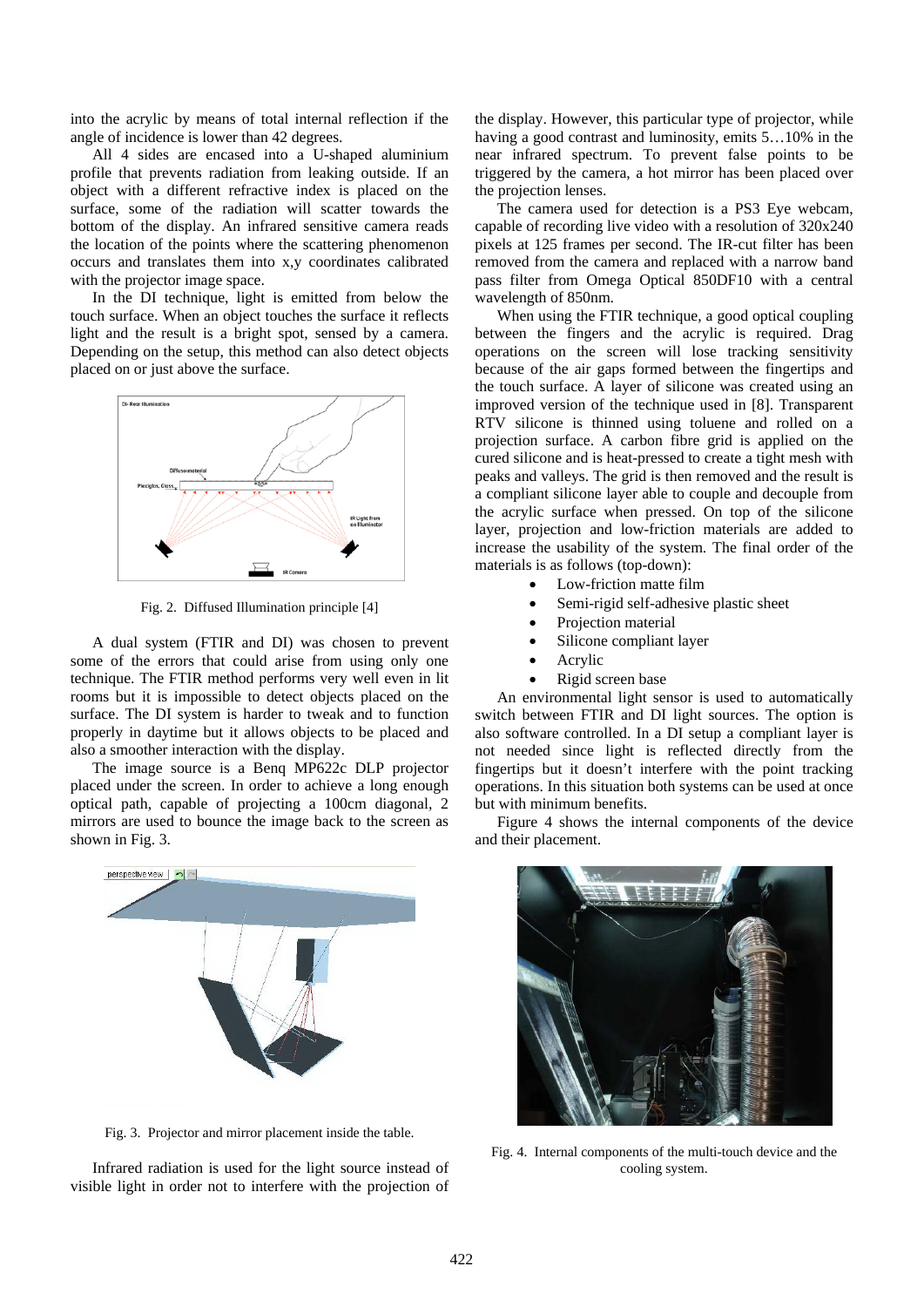The device is powered by an ATX power supply and the necessary processing is performed by a custom-made personal computer with a dual core processor. Due to the nature of multi-touch applications – computationally intensive – a high end video card was used to insure fluid movement of the graphical interface.

#### *2.2. Observations and challenges*

The whole system is enclosed in a black, laminated wood box to diminish the effects of other nearby infrared sources (tungsten lamps or the sun). Being a large setup, vibrations can occur from tapping the touch surface thus slightly modifying the position of the projected image. The mechanical system used to hold the mirrors and the projector in place has been fitted with high density shock absorbent pads to decrease this effect.

Also, the large FOV of the camera creates distortions of the acquired images. Using a software calibration grid with an increased number of control points has reduced this problem.

No infrared touch system is capable of working in direct sunlight, but by positioning the system in a better angle greatly improves the quality of the touch points. The top material used over the acrylic reduces the sun's interference by up to 65%. Transparent IR-blocking materials with more than 80% efficiency are widely available but the Diffuse Illumination part of the multi-touch system is affected if the camera can not sense the touch points. At 65% infrared protection, using advanced software filtering the scattered radiation can still be tracked by the device through the matte film.

The system is modular by design and can be easily disassembled. The mobility is assured by using four break wheels.

The enclosed system contains the projector and the computer used to perform calculations and to display the image. Both devices emit a lot of heat and, in the case of a lamp projector proper cooling is needed. A heat exhaustion system has been implemented using 4 fans and aluminium airflow pipes to direct heat away from the projector lamp and from the computer. Two fans are pulling colder air from the environment while the other two are pushing the hot air out. All fans are on the bottom of the box and the pipes direct the airflow to the problem areas. Since the hot air would accumulate under the table, each exhaust or intake is directed into a different position, thus not allowing for air recycling.

A set of thermal photos have been taken to test the efficiency of the cooling system. With all the fans running at 80% speed (1400…1600 rotations/min) the temperature is kept under 45 °C for the most heat-sensitive components as shown in figure 5. When the cooling system is stopped, temperatures exceed 67 °C in less than 10 minutes. To prevent accidental power failures, the rotation speeds are measured constantly for each fan. The motherboard internal temperature sensors are used to provide active feedback for the fans' voltage regulators and the current multi-touch system temperature can be displayed on the screen at any time.



Fig. 5. Thermal photo of the projector and video card inside the device with the cooling system activated

The LED ribbons are also heating up but the aluminium frame acts as a radiator and the heat damage is kept to a minimum.

Various tests have been performed to decide the optimal speed for tracking the fingers and objects placed on the table. While the camera is capable of 125 fps, the higher the frame rate the lower the intensity of the touch points. A smooth interaction with the system is already achieved at 75 fps and it provides a good contrast of the raw video stream acquired by the camera.

## **3. SOFTWARE PLATFORM FOR DATA VISUALISATION**

The points registered by the camera are filtered and calibrated to the projected image using an open source multi-touch framework [7].

The raw video stream is processed, removing the background and amplifying the point locations so that the camera can only register the touch points. The noise is dynamically subtracted.

The filtering process is shown in Fig. 6



Fig. 6. Filtering the input stream using tBeta. [7]